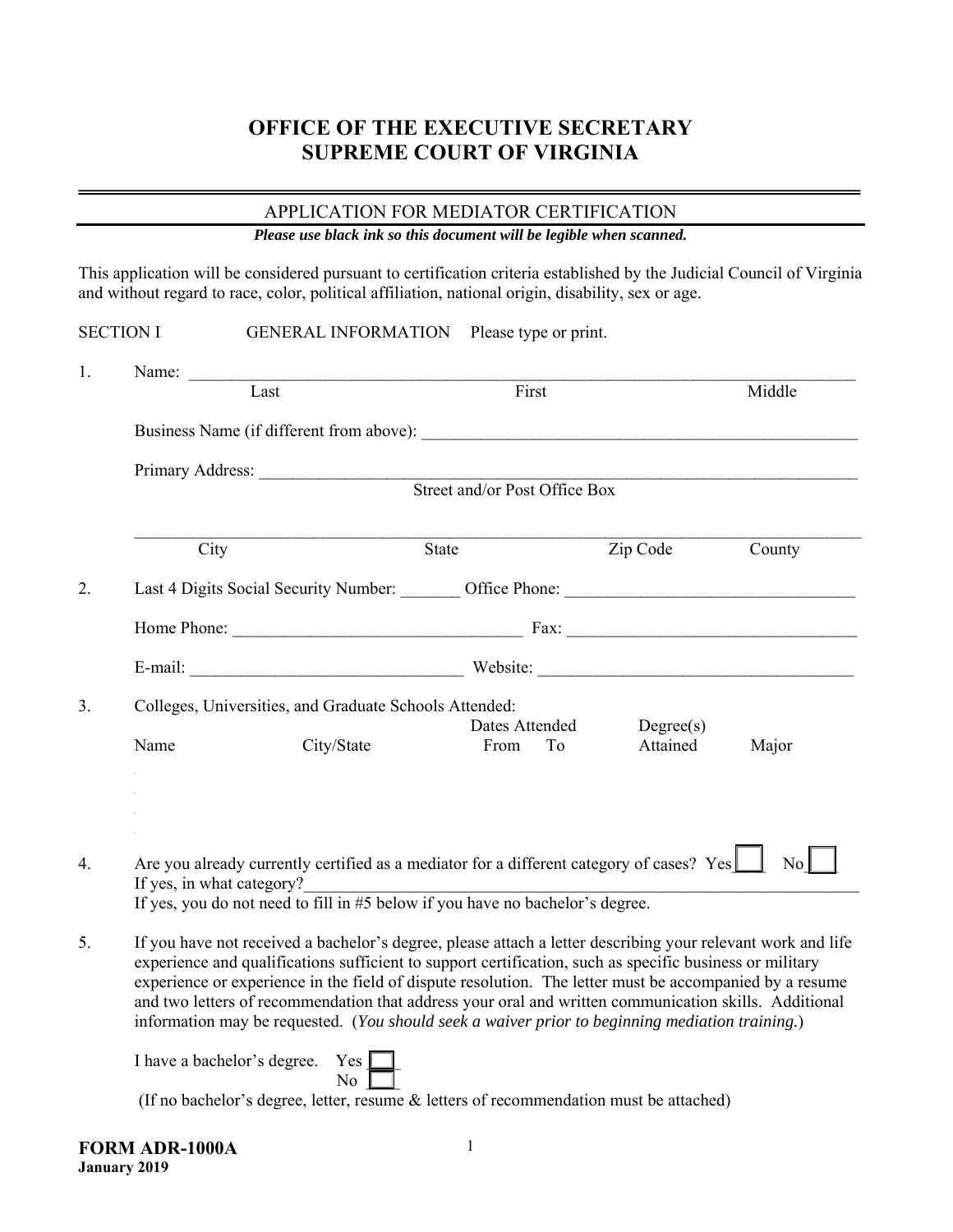6. Please list all professional affiliations which you consider relevant to your certification.

7. Please check the type(s) of certification for which you are applying:

| General District Court                         | Circuit Court-Civil  |
|------------------------------------------------|----------------------|
| Juvenile and Domestic Relations District Court | Circuit Court-Family |

SECTION II CERTIFIED TRAINING

(If you have taken a mediation training out of state, you may request a waiver for the analogous Virginia certified training from Dispute Resolution Services. You should request a waiver prior to beginning any other training. If you have received a waiver, please attach a documentation of the waiver to this application.)

1. General District Court Mediation (Minimum 20 hours: 20-hr basic)

List the certified mediation training you have received. Form ADR-1006 (Trainee Evaluation Form) is required from the trainer.

| $\sim$<br>Course/Hours<br>ocation_<br>rainer | Jate |
|----------------------------------------------|------|
|----------------------------------------------|------|

2. Juvenile and Domestic Relations District Court Mediation (Minimum 40 hours: 20-hr basic and 20-hr family)

List the certified mediation training you have received. Form ADR-1006 (Trainee Evaluation Form) is required from the trainer.

| $\sim$<br>. .ourse/F<br>ours | ᅲ<br>11222<br>шсі<br>. | ration<br>м | Jate |
|------------------------------|------------------------|-------------|------|
|------------------------------|------------------------|-------------|------|

3. Circuit Court-Civil Mediation Training (Minimum 40 hours: 20-hr basic and 20-hr circuit court civil)

List the certified mediation training you have received. Form ADR-1006 (Trainee Evaluation Form) is required from the trainer.

| È<br>$\degree$ ourse/ $\degree$<br>10urs<br>rainer<br>ocation_ | Jate |
|----------------------------------------------------------------|------|
|----------------------------------------------------------------|------|

4. Circuit Court-Family Mediation Training (Minimum 52 hours: 20-hr basic, 20-hr family, and 12-hr circuit court family)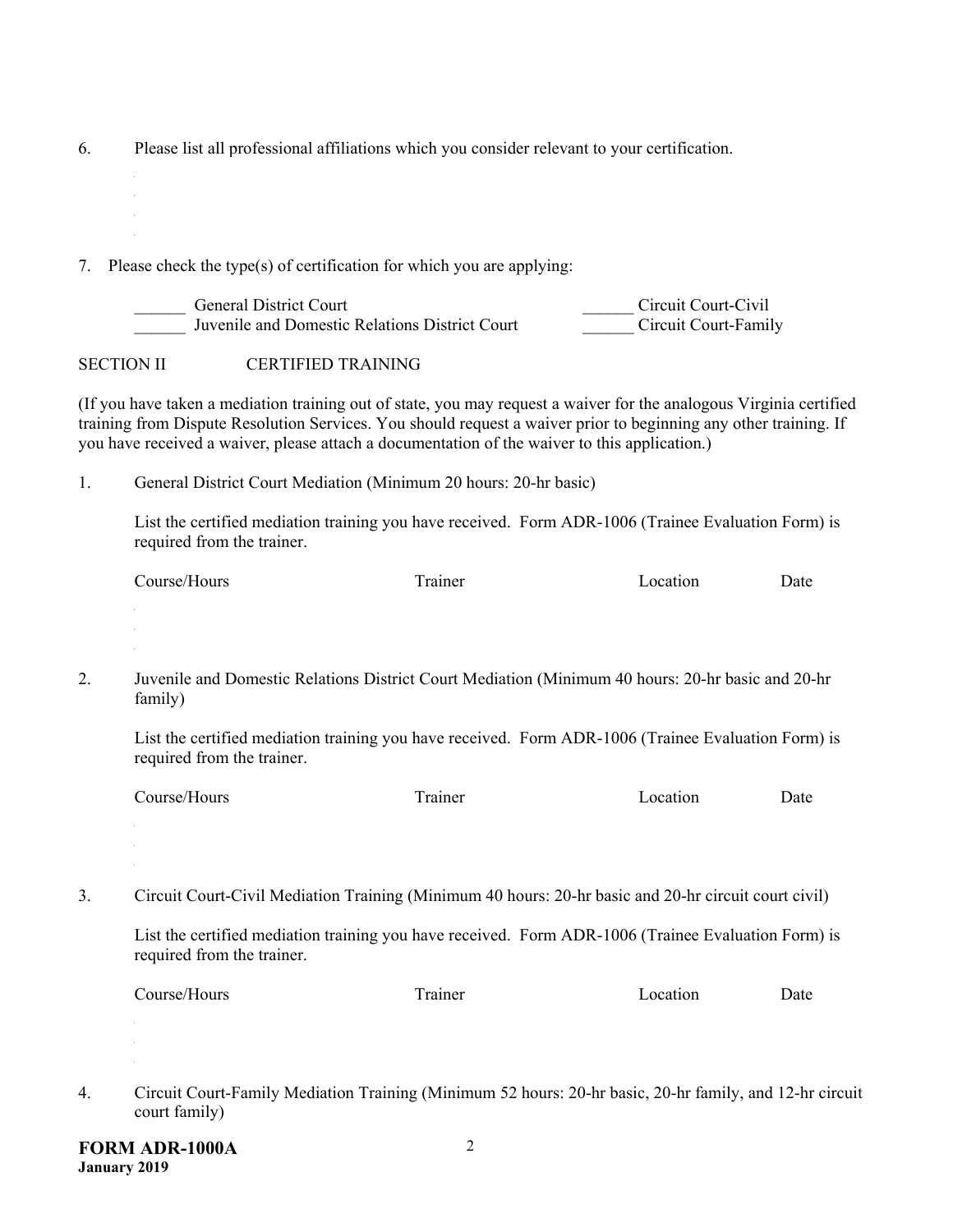List the certified mediation training you have received. Form ADR-1006 (Trainee Evaluation Form) is required from the trainer.

| $\sim$<br>Course/Hours | 112221<br>ınei<br>. | cation<br>A 36. | Date |
|------------------------|---------------------|-----------------|------|
|                        |                     |                 |      |

SECTION III TRAINING IN SCREENING FOR DOMESTIC ABUSE (required for Juvenile and Domestic Relations District Court and Circuit Court-Family Mediators) (Minimum 8 hours)

1. Describe the certified training you have received in screening for and dealing with domestic abuse in the mediation context. Form ADR-1006 (Trainee Evaluation Form) is required from the trainer.

| Course/Hours | rainer | ocation_ | Jate |
|--------------|--------|----------|------|
|              |        |          |      |

## SECTION IV TRAINING IN VIRGINIA'S JUDICIAL SYSTEM

1. Describe the certified training or experience you have received in Virginia's judicial system. (Minimum 4 hours) Form ADR-1006 (Trainee Evaluation Form) is required from the trainer. If you are a member in good standing of the Virginia State Bar, please provide your bar number.

#### SECTION V OBSERVATIONS AND CO-MEDIATIONS

1. a. Observations: Attach Forms ADR-1007 (Verification of Observation) from qualified Mentors attesting to your observations. Please see Section C.3 of the Guidelines for number of observations required.

 Case Type: General District, J&DR, Date(s) of Circuit-Civil or Circuit-Family Observation Name of Mentor

*or* b. Certified Observation Course: Form ADR-1006 (Trainee Evaluation Form) is required from the trainer.

Course/Hours Trainer Location Date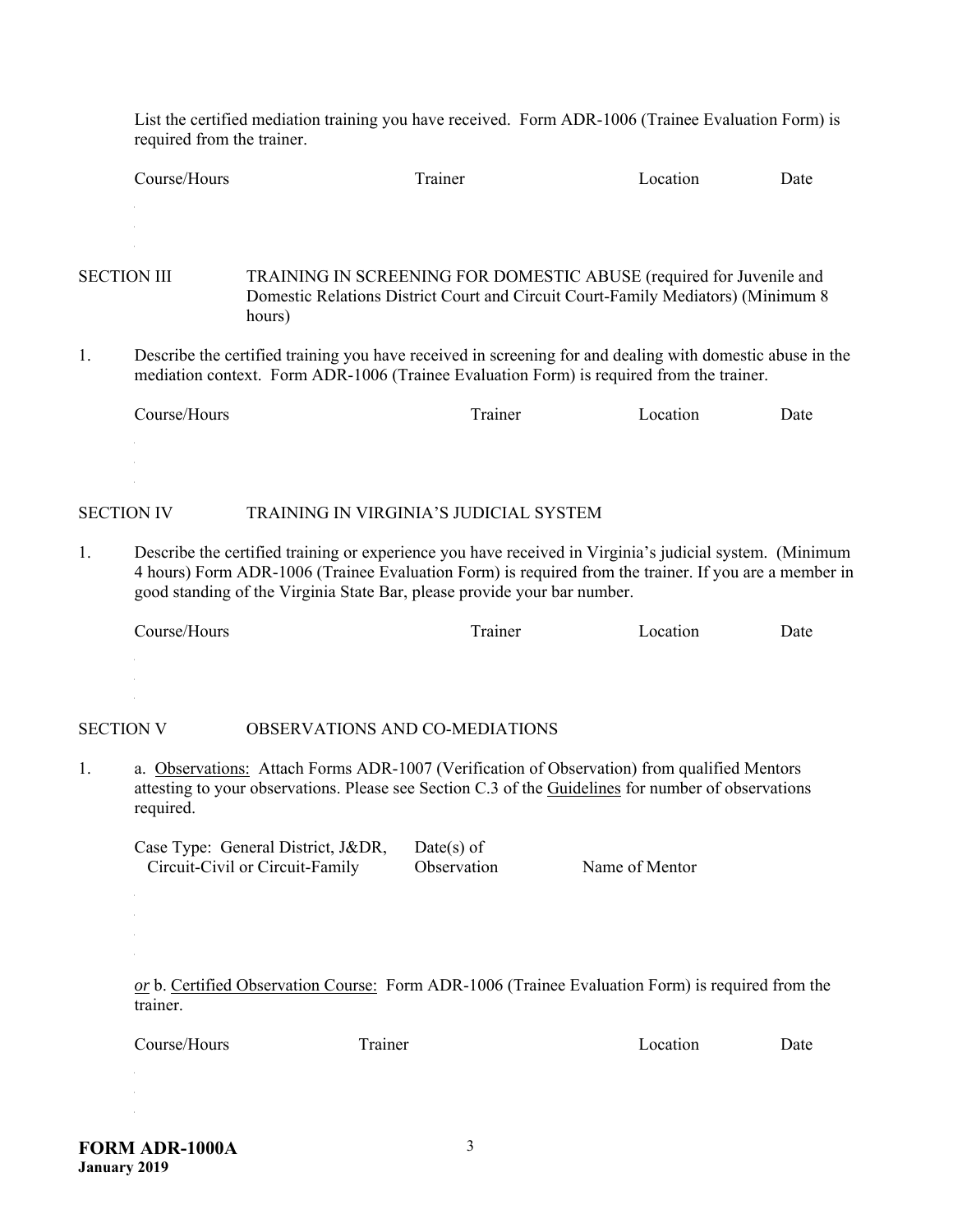2. Co-Mediations: Attach Forms ADR-1001 (Mentee Evaluation Form) which must be completed by qualified Mentors and Form ADR-1008 (Mentee Portfolio Form) completed by both Mentors and Mentee. Please see Section C.3 of the Guidelines for type and number of co-mediations required.

|                                                                                                                                                                                                  | Case Type: General District, J&DR,<br>Circuit-Civil or Circuit-Family                                                                                                                                               | Dates of<br>Co-mediations | Hours of<br>Mediation | Name of Mentor |
|--------------------------------------------------------------------------------------------------------------------------------------------------------------------------------------------------|---------------------------------------------------------------------------------------------------------------------------------------------------------------------------------------------------------------------|---------------------------|-----------------------|----------------|
|                                                                                                                                                                                                  |                                                                                                                                                                                                                     |                           |                       |                |
|                                                                                                                                                                                                  |                                                                                                                                                                                                                     |                           |                       |                |
|                                                                                                                                                                                                  |                                                                                                                                                                                                                     |                           |                       |                |
|                                                                                                                                                                                                  |                                                                                                                                                                                                                     |                           |                       |                |
|                                                                                                                                                                                                  | Please enclose a written Memorandum of Agreement/Understanding written by you (for which you<br>served as primary scrivener) for each level of certification you are seeking.                                       |                           |                       |                |
|                                                                                                                                                                                                  |                                                                                                                                                                                                                     |                           |                       |                |
|                                                                                                                                                                                                  |                                                                                                                                                                                                                     |                           |                       |                |
|                                                                                                                                                                                                  | If you are seeking Juvenile and Domestic Relations District Court or Circuit Court-Family certification,<br>please enclose a child support worksheet completed by you, by hand, using a calculator and the statute. |                           |                       |                |
|                                                                                                                                                                                                  |                                                                                                                                                                                                                     |                           |                       |                |
|                                                                                                                                                                                                  | RECIPROCITY (If you are currently practicing mediation in another state, please<br>SECTION VI<br>Complete this Section).                                                                                            |                           |                       |                |
|                                                                                                                                                                                                  | Please provide evidence of mediation training. Attach copies of outlines, agendas, and letters or<br>certificates of successful completion.                                                                         |                           |                       |                |
|                                                                                                                                                                                                  | Course/Hours                                                                                                                                                                                                        | Trainer                   | Location              | Date           |
|                                                                                                                                                                                                  |                                                                                                                                                                                                                     |                           |                       |                |
|                                                                                                                                                                                                  |                                                                                                                                                                                                                     |                           |                       |                |
|                                                                                                                                                                                                  |                                                                                                                                                                                                                     |                           |                       |                |
| Please provide evidence of successful completion of four hours of training in Virginia's judicial system.<br>2.<br>Form ADR-1006 (Trainee Evaluation Form) completed by the trainer is required. |                                                                                                                                                                                                                     |                           |                       |                |
|                                                                                                                                                                                                  | Course/Hours                                                                                                                                                                                                        | Trainer                   | Location              | Date           |
|                                                                                                                                                                                                  |                                                                                                                                                                                                                     |                           |                       |                |
|                                                                                                                                                                                                  |                                                                                                                                                                                                                     |                           |                       |                |
|                                                                                                                                                                                                  | Please provide evidence of at least two hours of education on Virginia's Standards of Ethics for certified<br>mediators. Form ADR-1006 (Trainee Evaluation Form) completed by the trainer is required.              |                           |                       |                |

4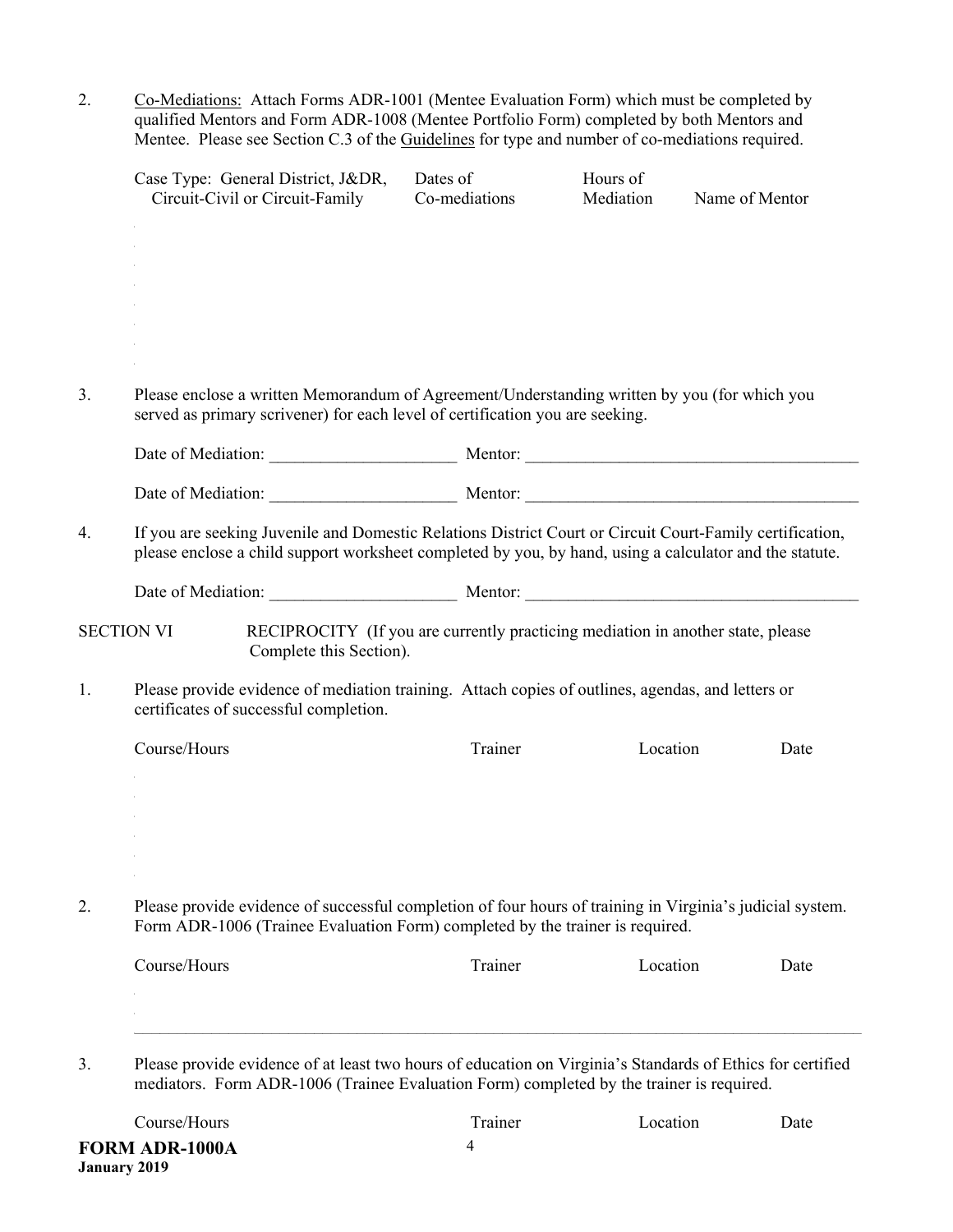4. If you are seeking Juvenile and Domestic Relations District Court or Circuit Court-Family certification, please provide evidence of eight hours of training in screening for and dealing with domestic abuse in the mediation context and also evidence of training in family law, specifically addressing Virginia child and spousal support. Forms ADR-1006 (Trainee Evaluation Form) completed by the trainer are required.

 $\mathcal{L}_\text{max} = \mathcal{L}_\text{max} = \mathcal{L}_\text{max} = \mathcal{L}_\text{max} = \mathcal{L}_\text{max} = \mathcal{L}_\text{max} = \mathcal{L}_\text{max} = \mathcal{L}_\text{max} = \mathcal{L}_\text{max} = \mathcal{L}_\text{max} = \mathcal{L}_\text{max} = \mathcal{L}_\text{max} = \mathcal{L}_\text{max} = \mathcal{L}_\text{max} = \mathcal{L}_\text{max} = \mathcal{L}_\text{max} = \mathcal{L}_\text{max} = \mathcal{L}_\text{max} = \mathcal{$  $\mathcal{L}_\mathcal{L} = \mathcal{L}_\mathcal{L} = \mathcal{L}_\mathcal{L} = \mathcal{L}_\mathcal{L} = \mathcal{L}_\mathcal{L} = \mathcal{L}_\mathcal{L} = \mathcal{L}_\mathcal{L} = \mathcal{L}_\mathcal{L} = \mathcal{L}_\mathcal{L} = \mathcal{L}_\mathcal{L} = \mathcal{L}_\mathcal{L} = \mathcal{L}_\mathcal{L} = \mathcal{L}_\mathcal{L} = \mathcal{L}_\mathcal{L} = \mathcal{L}_\mathcal{L} = \mathcal{L}_\mathcal{L} = \mathcal{L}_\mathcal{L}$  $\mathcal{L}_\text{max} = \mathcal{L}_\text{max} = \mathcal{L}_\text{max} = \mathcal{L}_\text{max} = \mathcal{L}_\text{max} = \mathcal{L}_\text{max} = \mathcal{L}_\text{max} = \mathcal{L}_\text{max} = \mathcal{L}_\text{max} = \mathcal{L}_\text{max} = \mathcal{L}_\text{max} = \mathcal{L}_\text{max} = \mathcal{L}_\text{max} = \mathcal{L}_\text{max} = \mathcal{L}_\text{max} = \mathcal{L}_\text{max} = \mathcal{L}_\text{max} = \mathcal{L}_\text{max} = \mathcal{$ 

| Course/Hours | Trainer | Location | Date |
|--------------|---------|----------|------|
|              |         |          |      |

- 5. Please provide evidence of number of mediation cases/hours and case types. You may submit letters from clients, court personnel or mediation programs.
- 6. Please list two references (name, address, and telephone number):

### SECTION VII BACKGROUND

- 1. Have you ever 1) had a disciplinary action related to a profession, including mediation (for example, a professional license suspended or revoked); 2) had any professional privileges curtailed; and/or 3) relinquished a professional privilege or license while under investigation? Yes  $\Box$  No  $\Box$  If Yes, describe on the lines provided below.
- 2. Have you ever been convicted of a felony, a misdemeanor (includes reckless and aggressive driving), a traffic violation resulting in suspension or revocation of a driver's license, or a DUI/DWI? Conviction includes guilty or nolo contendere pleas. Yes  $\Box$  No  $\Box$  If Yes, list on the lines provided below (please included specific code section(s) violated).
- 2. Please describe the impact, if any, that such conviction(s) could have on your ability to provide mediation services.

 $\mathcal{L}_\text{max} = \mathcal{L}_\text{max} = \mathcal{L}_\text{max} = \mathcal{L}_\text{max} = \mathcal{L}_\text{max} = \mathcal{L}_\text{max} = \mathcal{L}_\text{max} = \mathcal{L}_\text{max} = \mathcal{L}_\text{max} = \mathcal{L}_\text{max} = \mathcal{L}_\text{max} = \mathcal{L}_\text{max} = \mathcal{L}_\text{max} = \mathcal{L}_\text{max} = \mathcal{L}_\text{max} = \mathcal{L}_\text{max} = \mathcal{L}_\text{max} = \mathcal{L}_\text{max} = \mathcal{$ 

#### SECTION VIII EVALUATION AND CERTIFICATION

I understand that, in court-referred cases, if there is no orientation session provided for the parties by the court, **I will provide an initial orientation session for the parties, and their lawyers if they choose to attend, at no cost to the parties.** 

I also understand that I am obligated as a condition of my certification to ensure that Forms ADR-1002 (Evaluation of Mediation Session(s) and Mediator(s)) are provided to all parties referred from the courts.